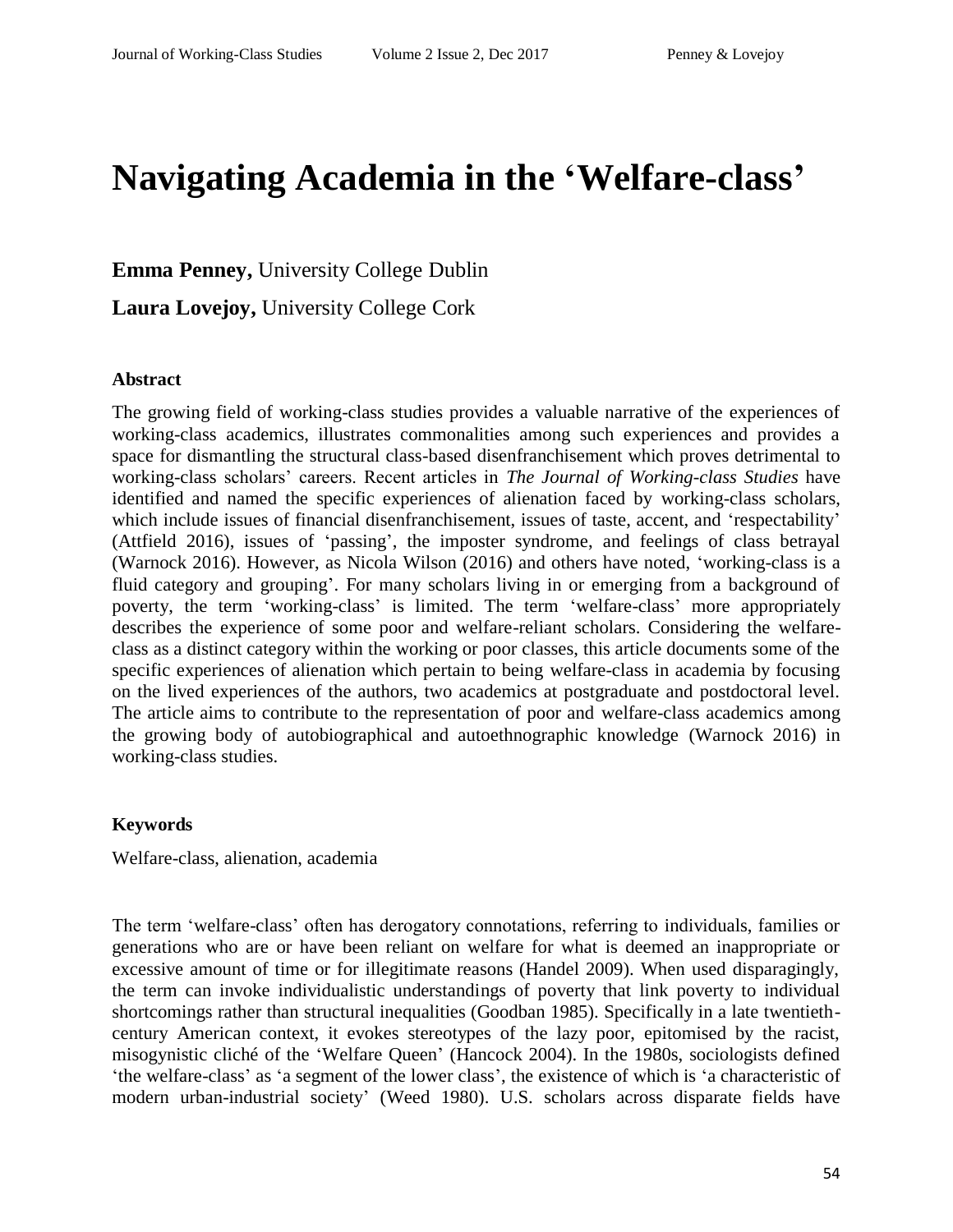documented the extent to which welfare dependence is stigmatised. Work by Nancy Goodban (1985), for example, illustrates the psychological impact of welfare stigma on welfare-dependent single mothers. More recent investigations have shown that, despite 1990s reforms, welfare recipience is still stigmatised in the United States (Gershon 2016). If the existence of a 'welfareclass' and the idea of providing financial assistance to the poor was met with 'mixed feelings' (Goodban 1985) by the general public in the mid-1980s, today the idea of a welfare-class in the United States is met with disdain.

The same is true of factions of the U.K. and Ireland. Paul Spicker's 1984 *Stigma and Social Welfare* was reprinted in 2011 and many of its original observations ring true. As Owen Jones has noted, people dependent on unemployment benefits in the U.K. have, as recently as 2010, been subject to state-sanctioned stigmatisation through government campaigns which tap into 'the age-old prejudice that the people at the bottom were breeding out of control, as well as conjuring up the tabloid caricature of the slobbish single mother who milks the benefits system by having lots of children' (Jones 2011). In Ireland in 2017, a high profile bus advertisement launched by then Minister for Social Protection (now Taoiseach/Prime Minister), Leo Varadkar, claimed that 'Welfare Cheats Cheat us All'. In the same year, a Social Welfare and Pensions Bill was published by the Irish government, which included provisions to publish the names, addresses and penalties incurred by people who have been convicted of welfare fraud (Clarke 2017). In an article entitled 'Don't Confuse the Working-class with the Welfare-class', Irish journalist Ian O'Doherty deployed the term in order to differentiate himself, a self-proclaimed member of the working-class, from 'families who are now into their third generation of claiming benefits and see no reason to change their ways' (O'Doherty 2017).

Yet despite its derogatory connotations, for some living in poverty, the term helps to define their experience and differentiate them from other experiences of working-class life. The generalised stigma outlined above is something arguably all members of the 'welfare-class' have to contend with in daily life. When attempting to succeed in an academic career, however, the stigma and resulting feelings of alienation can be intensified; being a member of the 'welfare-class' and an academic presents its own unique challenges. In an effort to provide insight into the lived experience of navigating academia while currently or formerly welfare reliant, we will identify and discuss several key problems – social and structural – which contribute to the alienation of welfare-class scholars in academia. These are: assumptions of financial privilege, disparities between average student experiences of 'poverty' and welfare-class experiences of poverty, structural barriers and the inadequacy of structural accommodations for financially struggling students, and tensions between a welfare-class scholar's life and the methodologies and practices of academia. As with an increasing number of studies within the field of working-class studies, this article is partially autobiographical, reflecting on the authors' lived experiences. This decision is driven by observations made by scholars such as Tim Strangleman (2005, p. 140) that autobiography is of 'tremendous value' in working-class studies.

# **The Parental 'Safety Net': Financial Privilege and the Welfare-class Scholar**

'When you grow up poor, you don't have a safety net in your parents. You are your parents' safety net' (Wood 2017)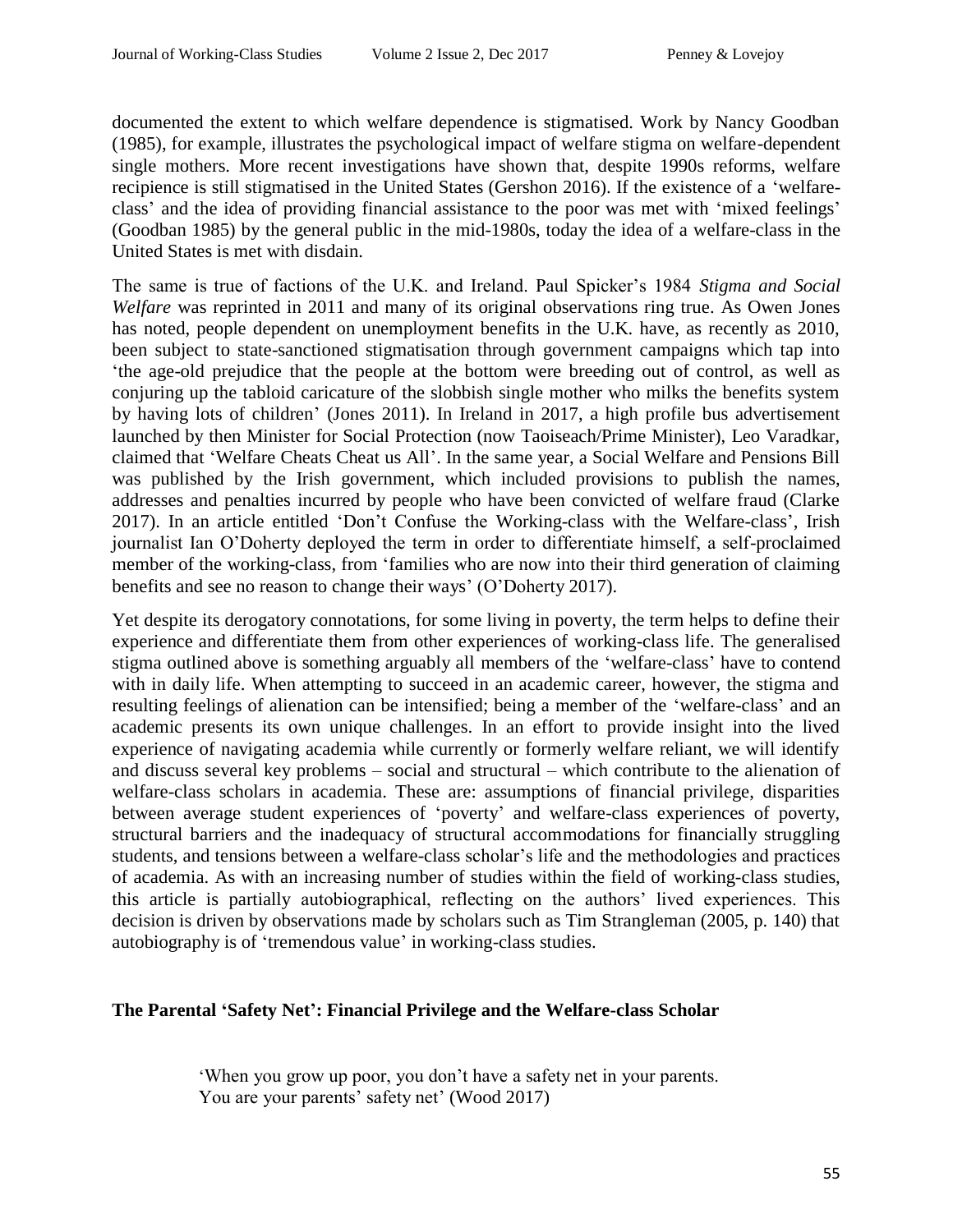As the above tweet from Twitter user Holly Wood (@girlziplocked) illustrates, parental financial privilege is not a guarantee for some people living below the poverty line. Rather than being in a position to rely on familial wealth in difficult times, poor or welfare-class people may in fact bear the burden of providing for their parents or family financially.

Assumptions about the financial and class backgrounds of academics profoundly impact the ways in which non middle-class scholars engage with the social and official spaces of institutions and academic communities. As the editors of the *Journal of Working-class Studies* have noted in their call for papers for this issue (2017), those who are working-class are often 'perceived as solidly middle-class' because of their educational status, qualifications or presence in a graduate studies programme. Indeed, as Claudia Leeb notes,

> [T]he assumption that everybody in academia comes from a middleclass background is part of the disciplinary practices that aim to silence any attempts to address class disciplining in academia (Leeb 2004, p. 116).

Such assumptions can generate feelings of profound alienation, owing in part to the fact that they are starkly at odds with the realities of welfare-class scholars. The increasingly competitive job market and the precarity of academia as a career impacts all scholars, even those who are middle-class and relatively financially unburdened. Yet, for many middle and upper class scholars, this precarity is often offset by the existence of a parental financial 'safety net'. Middleclass scholars, while they may experience temporary periods of low income living, can often turn to parents or family members for loans to cover travel, research expenses, living expenses and university fees. A common assumption, for example, is that a scholar approaching the cessation of their funding can rely on a loan from their family in order to pay the fees for a fourth or fifth year in a PhD programme. This is often impossible for working-class academics and certainly always impossible for scholars whose parents, in addition to themselves, are reliant on welfare as their primary or only source of income. As a result, welfare-class scholars face increased time constraints on their research; literally unable to continue their PhD beyond the period of allocated funding, they may be forced to rush in order to complete their project before funding runs out. This, in turn, impacts the quality of their research and their future funding and employment opportunities. The impossibility of continuing education with no financial support and no means to pay for fees can be met with incredulity by mentors, colleagues and peers who assume that a scholar's family will simply be in a position to cover costs. Scholars who complete their PhDs in a time-frame seemingly unachievable for many doctoral students often appear extremely diligent and self-motivated to mentors and peers and are met with congratulations and praise for their self-determination. Yet the completion of a doctoral degree in an unusually short time-frame can be motivated as much by financial necessity as commitment: taking a fourth or fifth year to complete a PhD is, for many graduate students, impossible.

As Penney has highlighted, assumptions about a parental financial safety net are rooted in the belief that a scholar's parents or family members are employed in the first place. Many welfareclass scholars' family members are in fact only partially employed or unemployed. For Penney, being a student from a household kept afloat by a single-parent welfare payment is highly significant in the context of her experience in academia. As Penney notes, being described as 'working-class' does not account for those who grow up in households where employment is not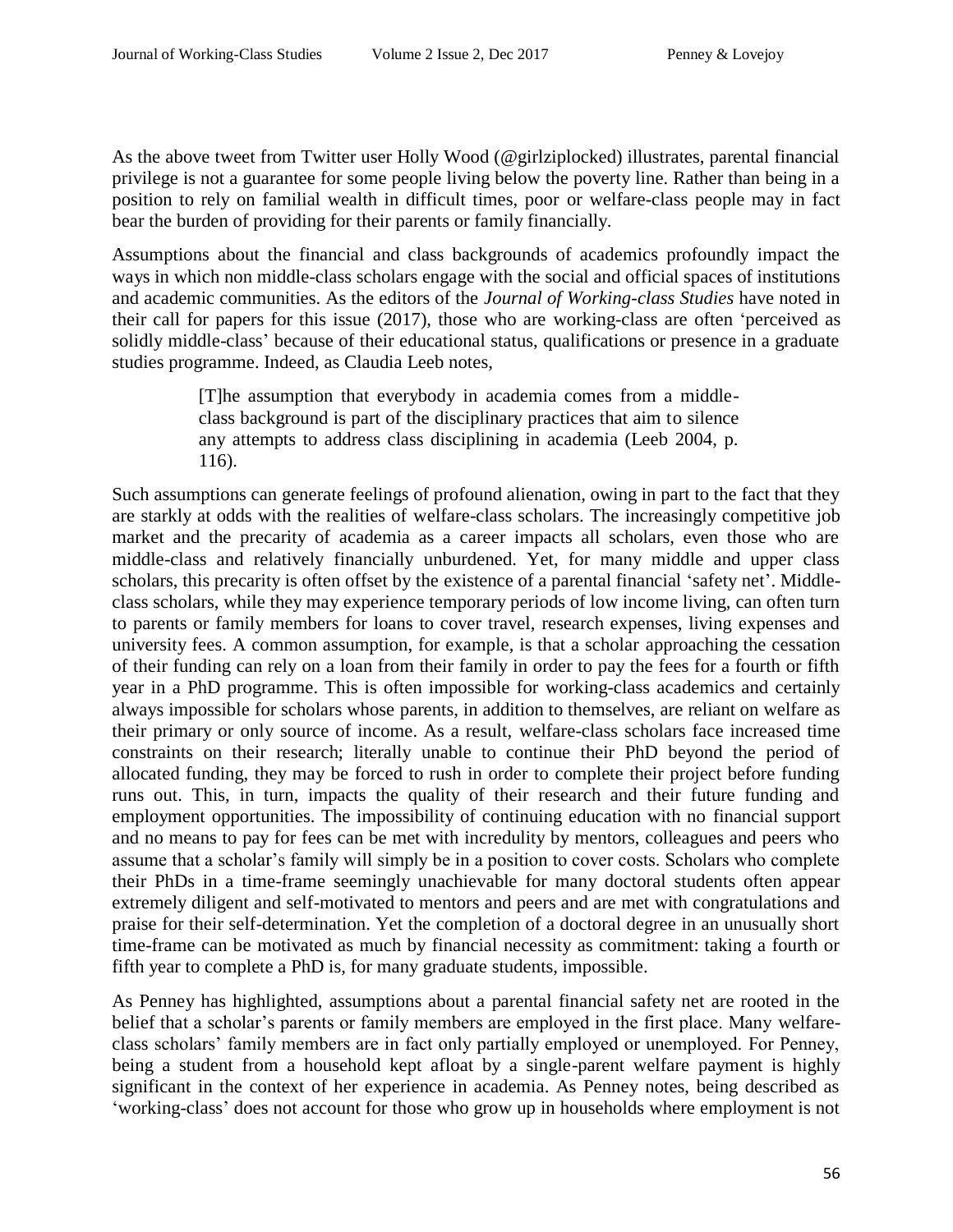part of everyday life. For large single-parent families, work outside the home is often made impossible by how employment removes or reduces certain necessary welfare entitlements, and an ability to provide childcare, which could never be covered by part-time employment. Penney only saw somebody work outside the home for a very brief period of time and at a young age, so doing so was not a normalised experience for her. She was a PhD student before she felt confident enough to juggle education with part-time work. The idea of getting a part-time job while also being the first in her family to go to college was overwhelming, and it raised questions: What would that money do? Where would it go? How could it help? By contrast, more financially secure friends who worked used that money to subsidise an already existent allowance. The money they earned was spent on social activities or maybe bills and food that could, in an emergency, be covered by a parent or guardian. For a middle-class student a parttime job is often casually conceived as something that can amp up the experience of college life but for Penney it carried the weight of a lot of unknowns that already surrounded the idea of going to college in the first place. She writes:

> I was the first in my family to go to college: no brothers, sisters or parents had gone before me. I had one older sibling and he didn't even go to secondary school so in my immediate family I was also the first to sit my Junior Cert and Leaving Cert. As a single-parent at a young age my mam didn't have the opportunity to pursue higher education but she was highly self-educated and hugely nurturing; it was expected that I would go to college. For most of my life we lived on a single-parent welfare payment of 188 euro per week which, at one time, had to cover food, bills, clothes and other necessities for six people. My mother wrote poetry and read - a lot, but when I started college it was a totally unknown world. I hadn't known anyone who had gone. (Penney 2017)

For many doctoral graduates, including Lovejoy, the elation of completing their PhD is dampened by the cessation of funding and the loss of a reliable income. Given the difficulties of surviving with income only from precarious graduate teaching assistant positions, many doctoral graduates turn to social welfare. In Ireland this is a lengthy process which involves the investigation of a claimant's bank account and home by an inspector; it can take three months after the initial declaration of underemployment or unemployment before any payments are made. As a result, scholars with no parental safety net may have no choice but to spend several months immediately following the completion of their PhD working as a graduate teaching assistant and applying for more funding while earning barely enough to cover their monthly rent. By contrast, those who have recently finished their PhDs and are job hunting are more likely to be in a position to borrow several months' living expenses from their families to keep them afloat until they found full time work, or are in a position to supplement their modest earnings from adjunct teaching positions with the income of financially comfortable family members.

# **Student Poverty and the Welfare-class**

In 2016, the Union of Students in Ireland (USI) published the results of a study which revealed that 58.1% of students in Ireland miss meals in order to fund their education (Waugh 2016). Indeed, much of the public discourse surrounding student poverty in Ireland appears to focus on hunger as a key issue, with advertisers latching on to the student's often precarious relationship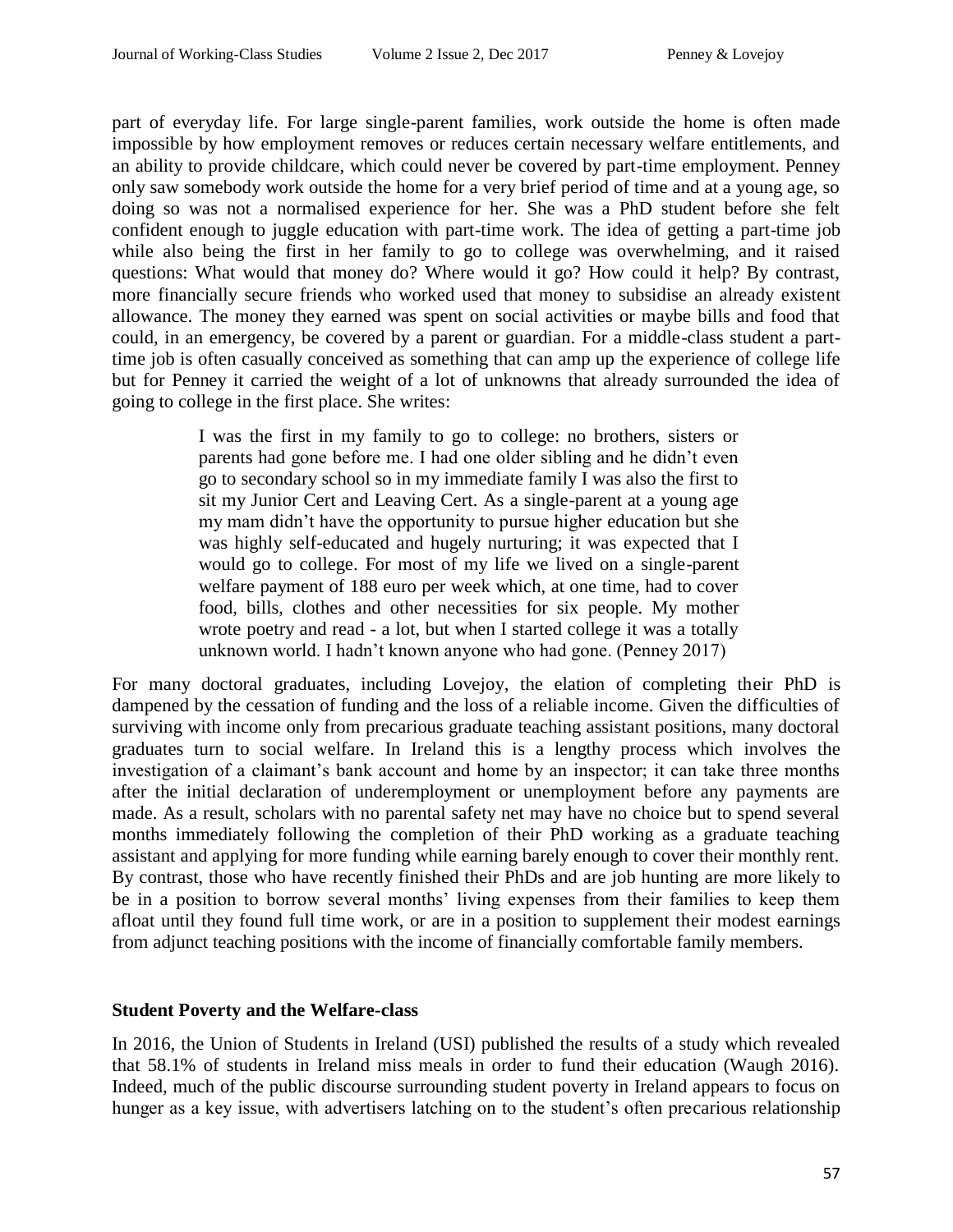with food. In 2015, Irish rail company Iarnrod Eireann launched an advertising campaign via public transport and social media urging students to 'go home'. The text of the advertisement was devised by marketing company Publicis D (2015) and read 'Go Home Students – you need a bit of looking after & we have fantastic fares just for you.' The accompanying image showed a young woman looking miserable and unkempt while eating cornflakes out of a wok. Implicit in this advertisement is that the poor student, reduced to eating the most basic of foods, can be saved from this state of misery by returning to her family home where she can eat a balanced and satisfying meal in comfort – be 'looked after' by her parents. But for the welfare-class student, however, their family's staple meal may well be cornflakes.

The comedy in the advertisement comes from the acknowledgement that student life often involves poor levels of self-care and poor domestic skills, owing in part to the financial challenges levelled by pursuing third level education in Ireland. Yet the normalised experience of temporary student 'poverty', epitomised in the United States by the microwaveable hot pocket or ramen noodles, is vastly different from the experience of welfare poverty in full time education. Penney notes, of her experience of student poverty and hunger:

> Unthinkingly, I developed tactics for survival in college. One was experiencing hunger differently. I didn't always experience a feeling of needing food but had a generalised and incorporated ability to not eat that much. Although this might sound alarming to most, food is one of the only areas that a single-parent family on a very low-income can actually cut down on. I very rarely ate in college. When my middleclass friends in academia discuss workplace precarity, tight budgets, eating cheaply and going out rarely I don't experience this as an opportunity to feel less alone. My particular experience of poverty is still inharmonious with theirs. (Penney 2017)

For the poor and specifically welfare-class scholar, 'budgeting' means a very different thing than it does for middle-class students and academics experiencing temporary financial difficulty. Somewhat normalised discourses of student poverty still have the potential to alienate the welfare-class scholar by presenting a version of poverty which can easily be alleviated by a return to the financially stable embrace of the family home. For many welfare-class scholars, the dynamics of 'being looked after' are reversed: family members are dependent on poor scholars' (often insufficient) incomes. As Penney observes:

> This student poverty is a different shape to mine and it throws the crooked angles of my life into relief. Inside my house there is my mother and my brother who is studying too. With my bursary and small number of teaching hours I often earn more than both of them (Penney 2017)

To an extent, it is socially acceptable among middle-class scholars to discuss the temporary 'poverty' of life as a graduate student or underemployed academic. Yet despite the alarming commonness of complaints about low and unreliable income in academia, the necessity of claiming social welfare is a topic which is often met with discomfort or incredulity by peers. Most frequently, it is simply not a polite topic of conversation, even in the context of academic precarity. There is a climate of paranoia surrounding claiming social welfare, particularly in Ireland, where recent high profile government-led campaigns have encouraged members of the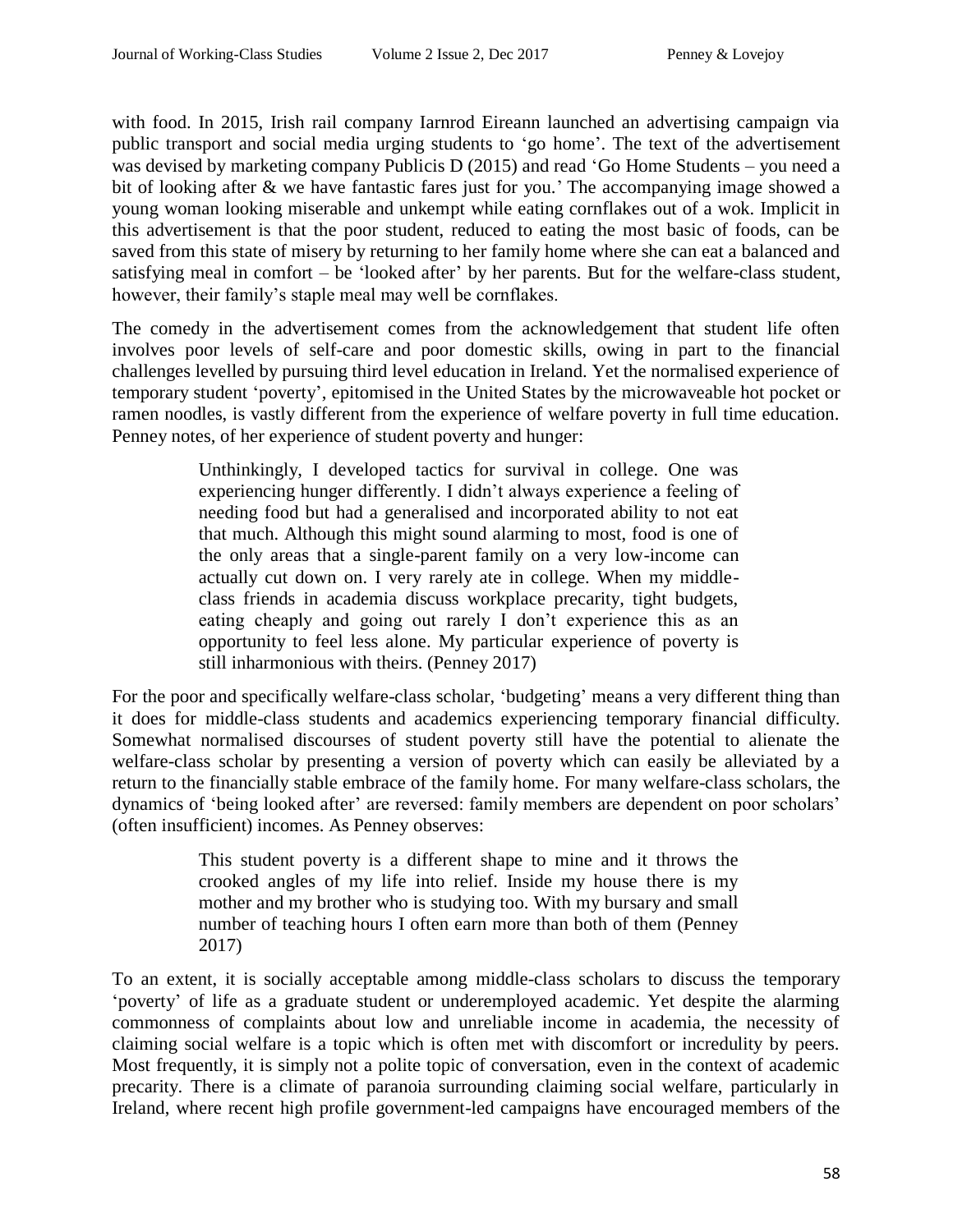public to be vigilant about welfare fraud, and have framed social welfare fraud as a grave crime which hurts the individual and society. As Bernadette Gorman, a former social welfare inspector, remarked, 'it is implicit in [Varadkar's] campaign that everyone on social welfare is some kind of cheat, some kind of scum' (*Social Welfare Fraud Campaign* 2017). Such a culture of stigma and paranoia creates further barriers to welfare-class scholars disclosing their sources of income and revealing their financial limitations to colleagues and mentors when they are unable to attend conferences or purchase materials.

#### **Barriers to Access: Structural Accommodations**

As Vivyan Adair and Sandra Dahlberg note in 'Welfare-class Identity and the Rhetoric of Erasure in Academia' (2002), success in a university is often determined by the student's adherence to the qualities associated with the 'model student', a normative standard which is necessarily classist. Adair and Dahlberg write that

> The normative Universal student today is marked and read as naturally singular, rational, ordered, stable and mobile…These privileged codes are juxtaposed against the alleged multiplicity, disorder, irrationality, illogic, instability, and stagnation of those who do not – and therefore, in this logic, should not – enjoy power and authority (2002, p. 75)

As Adair and Dahlberg noted in the early 2000s, American education envisioned to facilitate upward class mobility is designed 'for a model student'. These observations resonate, especially for the welfare-class academic in Ireland. Adair and Dahlberg's identification of the features of the 'model student' – ordered, logical, deserving – raises key issues for the discussions about welfare-class academics in this article. Namely, coming from a welfare-class background or navigating higher education, employment, postdoctoral research and teaching while reliant on welfare compromises the scholar's access to and performance of the qualities of the 'model' student or researcher. Forms of financial, geographical and social mobility and stability associated with a middle-class upbringing, for example, often evade or appear alien to the welfare-class academic. Additionally, a second issue is that, if the scholar's welfare status or background is known or 'given away' through accent, clothing, taste, or administrative intervention in the formal welfare system, characteristics of disorder, illogic and instability are often ascribed to the poor scholar, whether or not they existed in the first place. As such, the poor or welfare-class scholar must navigate an educational culture which values these 'privileged codes' (Adair and Dahlberg 2002, p. 75), while managing the precarity of a life reliant on social welfare assistance combined with the stigma and damage which results from others' perceptions of a poor individual's incapability.

As Adair and Dahlberg note, in academic institutions and cultures, welfare recipients, one particularly visible and stigmatised class among which is the single mother, are 'marked as internally deviant as they are juxtaposed against the 'deserving' normative students who are read as ordered, stable, singular and progressive' (2002, p. 75). While academic institutions often perpetuate the myth of the 'classless' society (Langston, p. 77), institutions can also end up emphasising distinctions between working-class and poverty-class scholars. As Adair and Dahlberg remark, 'working-class students are read as deserving albeit 'rough' idealized students. This is not so with poverty-class individuals' (2002, p. 75).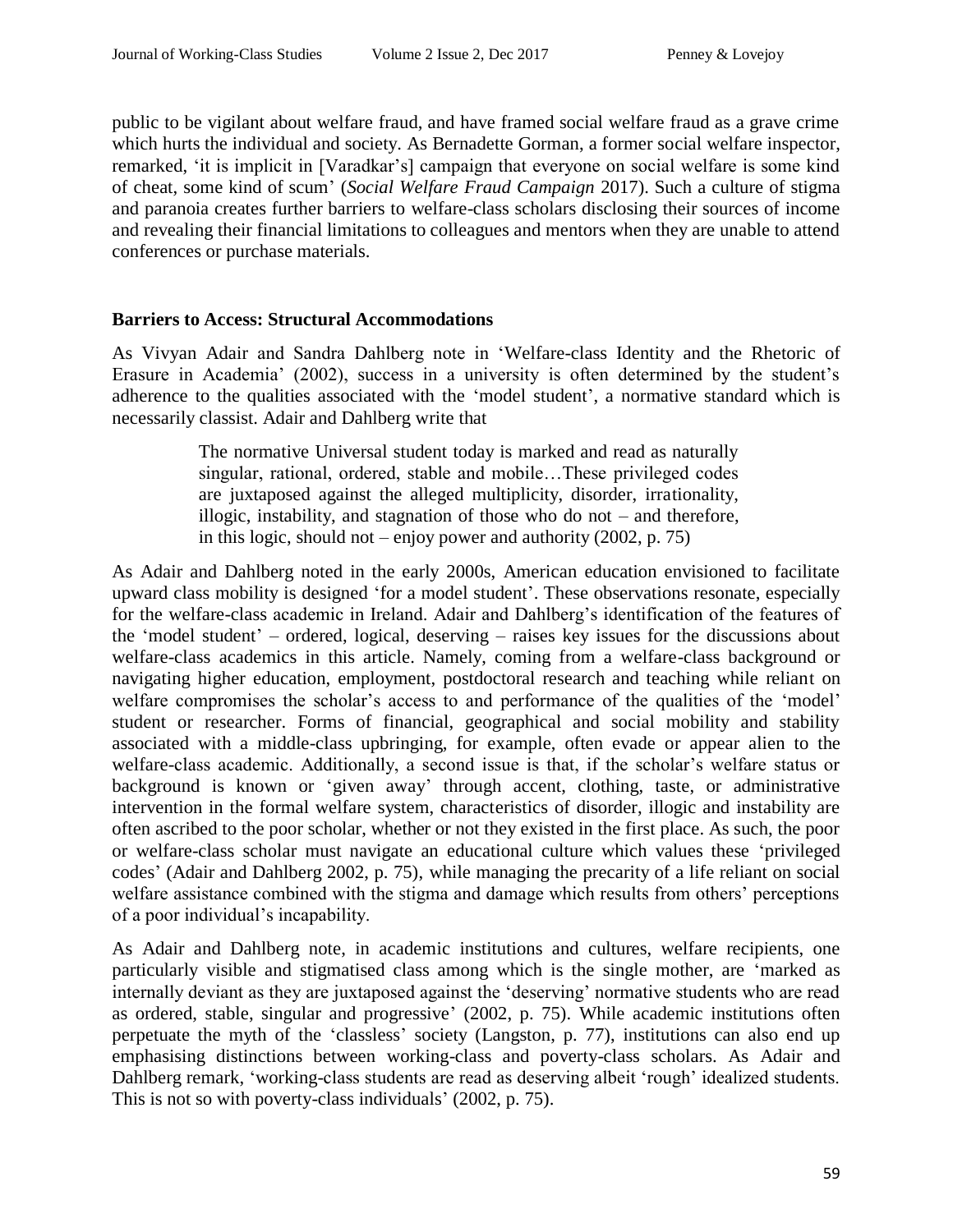Another way in which welfare-class scholars become structurally alienated from institutions is when financial accommodations ignore or deny their particular experiences and needs. In higher level institutions in Ireland, even the accommodations made for struggling students are made for struggling students from middle-class backgrounds. This is evident, for example, in awards such as Ireland's Ad Astra academic scholarships, or the All Ireland scholarships, which are awarded on the basis of points attained in the Irish Leaving Certificate (equivalent to a U.S. High School Diploma or British A Levels). Middle-class students are more likely to receive higher grades in certain subjects and as a result are more likely to be in a position to compete for points-based scholarships. In revealing this pattern Kathleen Lynch warns against a bonus-point system for students who take the higher-level maths paper for their Leaving Cert. In a 2011 article Lynch urged policymakers to recognise 'the increased social divisiveness of the bonus points entry criterion' which will 'further advantage the already advantaged' (those able to pay for expensive grinds) (Holden 2011). In speaking of the new mandatory entrance exam for medicine, (the HPAT), Lynch also reflects on how these exams are 'a new barrier for lower-income students to higher educational entry. Proficiency on the tests requires practice and insider knowledge that is only available to those who can buy it' (Holden 2011). As such, the university scholarship system further rewards those who are usually already financially secure, impacting undergraduates' opportunities to pursue an academic career from an early stage. When Penney started her PhD in 2015, she was awarded the only PhD bursary in the Department of English. The generalised rules attached to the bursary are similarly conceived with a middle-class student in mind: a 5,000 euro bursary would be made but, because of the bursary, she would not be prioritised for teaching hours – a source of income which is often vital for scholars at doctoral and postdoctoral level:

> Even the best departmental measures to tackle student poverty make me feel alien. There is an assumption that other supports are available. The overall impact of this is one of feeling unwelcome in university, an imposter, an always-almost not admitted student. I still get anxious when I scan my student card at the library turnstile because I am on the 'special rate grant for disadvantaged students' and the state pays my fees. But they often make a wrong award and come September I am locked out of the library and locked into an administrative battle with the authority funding my education. The mistake is always on their end. There is never an apology. I will never quite belong here. (Penney 2017)

In *The Working-Class Woman in Elite Academia*, Claudia Leeb argues that the disciplining of the working-class woman's body 'finds its purest manifestation in academic institutions' and that women who are the first generation to enter higher-education are of 'specific interest' (18). Leeb argues that this is because we threaten middle-class subjectivities (which currently exist as the natural order of academic institutions). The 'administrative battle' Penney describes highlights the specific ways in which welfare-class academics must navigate the surveillance structures of the university. As Leeb notes:

> [T]here are some individuals who have to be surveyed more than others. These individuals have to be produced as even more docile than others: working-class individuals. Surveillance of working-class individuals resonates throughout the institutions of modern societies, but its purest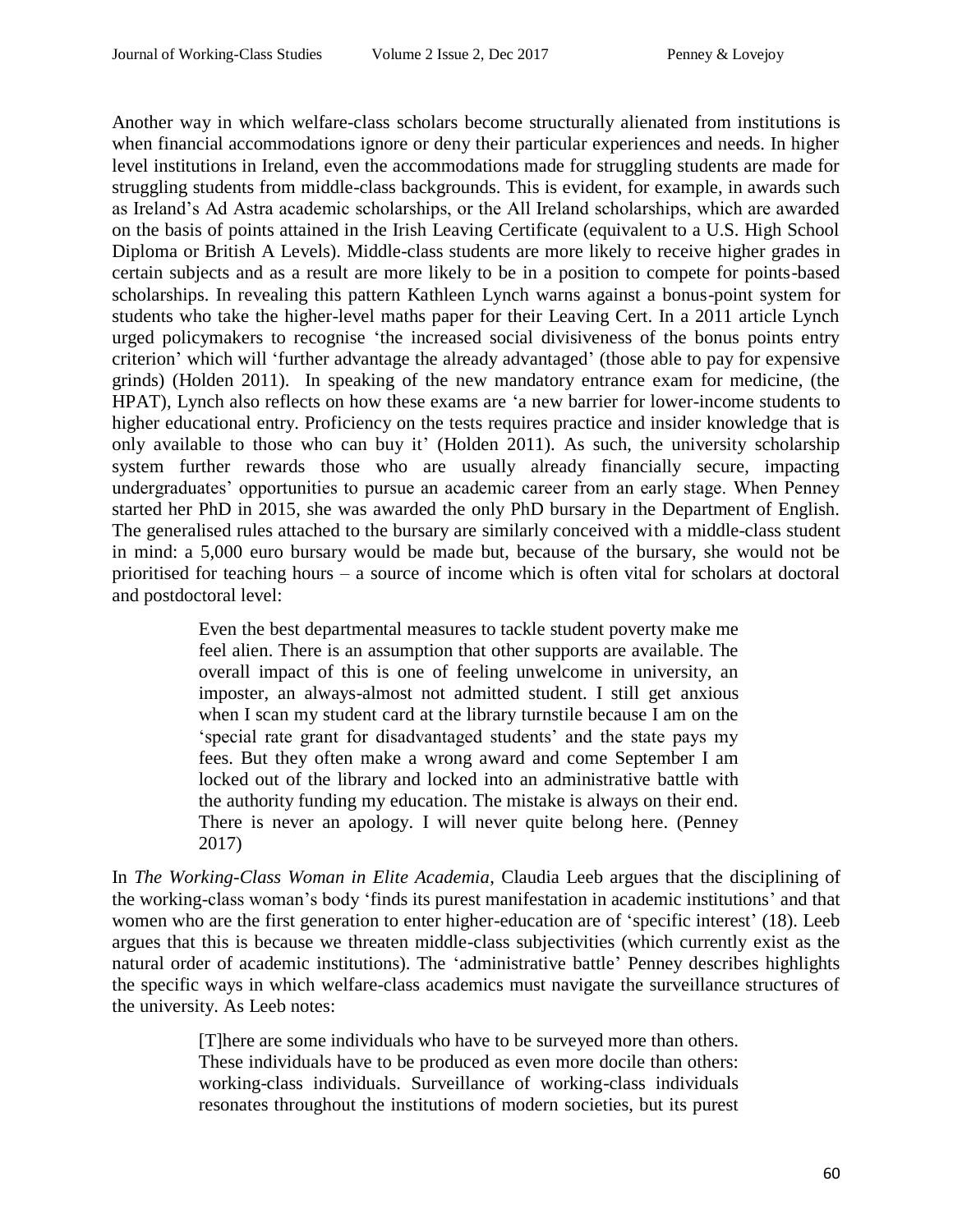manifestation in the institutions of higher education because workingclass individuals are not supposed to enter institutions of higher education in the first place, since institutions of higher education are the places where middle-classes are reproducing themselves (2004, p. 102)

These modes of surveillance are heightened for poor and welfare-class scholars and often serve to 'out' the working-class scholar or highlight their lack of 'fit' in with the institution. There are several instances where institutional and structural surveillance are heightened for welfare-class students. Firstly, structural surveillance impacts the scholar's engagement with the administrative culture of the institution. As Penney notes, the 'special' status of students on specific low-income grants is made known to administrative staff and often results in instances of humiliation and alienation. Another instance of surveillance is when administrative staff are required to participate in the state's surveillance of a social welfare recipient when the scholar/recipient is engaged in partial work. Welfare systems for the partially employed require the signing and stamping of weekly forms by an employer or representative and the signing of a declaration stating that the welfare claimant did not turn down full-time work in a given week. This system requires weekly disclosure of welfare status to administrators in an institution, effectively singling the welfare-class scholar out. Resulting issues can include university administrators questioning the legitimacy of the scholar's welfare claim, refusing to sign forms, or treating scholars and/or adjunct staff differently once they have disclosed their status as a welfare claimant. Furthermore, the scholar may (often legitimately) feel that administrators and faculty with whom they had previously had a congenial professional relationship now view them differently; at best, with pity and, at worst, as illegitimate claimants or potential 'welfare cheats' – those social deviants the Irish Minister for Protection's high profile campaign identified. This can intensify the poor scholar's feelings of alienation and their sense that the institution is a barrier, rather than an aid, to escaping poverty. As Sara Ahmed has noted in relation to issues of social justice, equality, and welfare for students, the higher education institution can take on the qualities of a brick wall when a marginalised student attempts to be seen, heard and recognised (Ahmed 2012). In situations where partially employed or unemployed scholars require official signatures, letters, and stamps from their institution in order to verify that they are not in fulltime employment and are 'deserving' of financial assistance, both the institution and the state are complicit in surveillance. As a result, the scholar feels an intensified sense of difference from their colleagues and peers.

#### **Classlessness in the Classroom: Academic Methodologies and the Denial of Poverty**

Once Penney began to think about her class position, she began to feel tension between her life and academia – crucially, not just with the formal structures regarding access and internal policy but with the academic projects that were supported by the institution and with the critical practices that were dominant. As a critic of literature, she began to consider the dominant philosophies influencing this field and found that poetry criticism, her area of expertise, manages to de-problematise capitalism by announcing the aesthetic as a pure space. The biopolitical space of poetry criticism reveals an inherent classism at the heart of literary criticism as a discipline: the neutral space, the pure space, is a middle-class space.

Another way in which academia clashes with the experience of welfare-class people is in its promotion of cultures of overwork. Working overtime, on evenings and through weekends has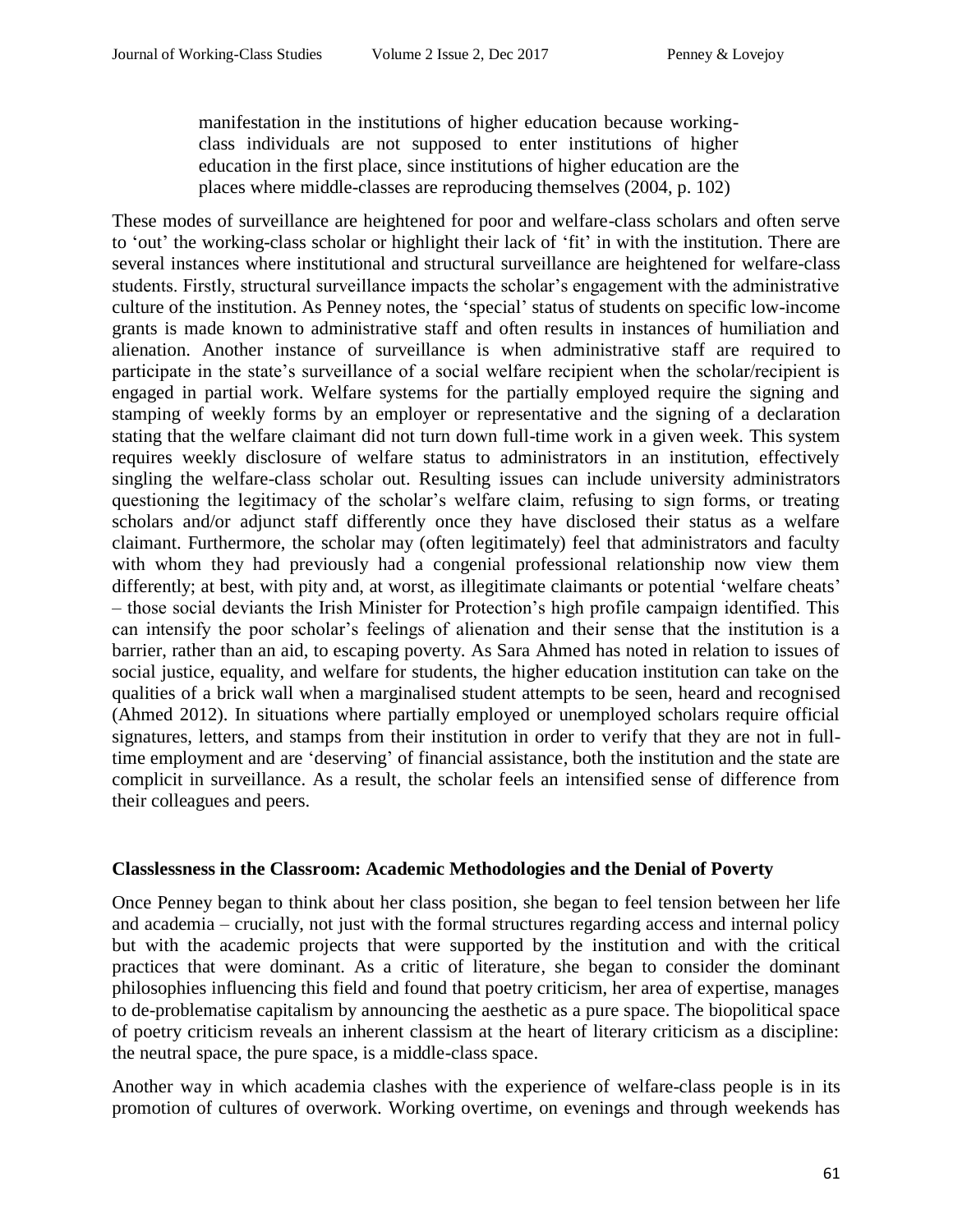become normalised in academia and is often considered a necessity. Scholars have pointed out the sexist nature of this – the fact that women do more childcare and housework, and the fact that a singular devotion to academic work, working up to seventy hours per week, is only possible if others (often women) take on the burden of domestic labour and forms of less 'visible' labour such as administrative work. Yet demands of overwork and a working week of seventy hours in academia are also often classist. Working-class students, postdoctoral researchers, and anyone who is not fully employed frequently hold multiple jobs in order to survive, many of which are outside of academia. For many working-class and poor scholars, relying on income from stipends and teaching alone is insufficient and many scholars take up multiple jobs in retail or other service industries. This makes it less possible to engage in or *perform* overwork.

Another issue is that the welfare-class academic, particularly if they come from a generation of welfare recipients, has witnessed and internalised a lifetime of rhetoric which constructs social welfare recipients as illegitimate, lazy, and defective members of society. As such, the productivity narratives – which presently dominate higher education in the West, and the increasing commodification of higher education, have a unique impact on the welfare-class scholar – someone who contends with an intensified form of the imposter syndrome. Feelings of laziness, inadequacy and the language of 'handouts' which vilify welfare recipients shape the poor scholar's engagement with and response to academic narratives of productivity and standards of work/life balance. As a result of internalising dominant cultural narratives of welfare-class laziness, welfare-class scholars may feel an increased pressure to work demonstrably harder than their middle-class colleagues, many of whom are already locked into an unhealthy work/life balance. Internalised messages of the laziness and illegitimacy of welfare recipients can lead PhD students, early career researchers and tenured academics to pursue unhealthy work patterns to prove themselves to mentors and colleagues. The guilt which accompanies almost all PhD students when 'not working' is intensified for the welfare-class scholar, as many of us have internalised models of labour which equate work and productivity with our very value as members of society. The welfare-class scholar's relationship to the academic culture of overwork is markedly different from the middle-class scholar's as welfareclass scholars face an increased pressure to 'prove themselves' and to dispel claims that welfare recipients are lazy, unproductive and illegitimate members of society. Yet despite welfare-class academics' frequent commitment to demonstrating capability, commitment and skill through overwork, our contributions to the research and teaching culture of our departments are often not valued as much as those of our middle-class peers, owing at least in part to the characterisations of the welfare-class as illogical and disordered.

# **Conclusion**

While the visibility and representation of the working-classes in academia is limited, the visibility and representation of welfare-class academics is almost non-existent. For us, the precarity of academic life and the sense of alienation experienced as a result of a perceived incompatibility with elitism and the qualities idealised in academia takes on unique, specific dimensions. The stigmatisation and denial of the welfare-class scholar, on interpersonal and structural levels, has implications for our self-image, scholarly output, engagement with research communities, and future employment opportunities. As scholars with welfare-class backgrounds, the welfare-class status is a taint which may cling to us throughout our careers. In her navigation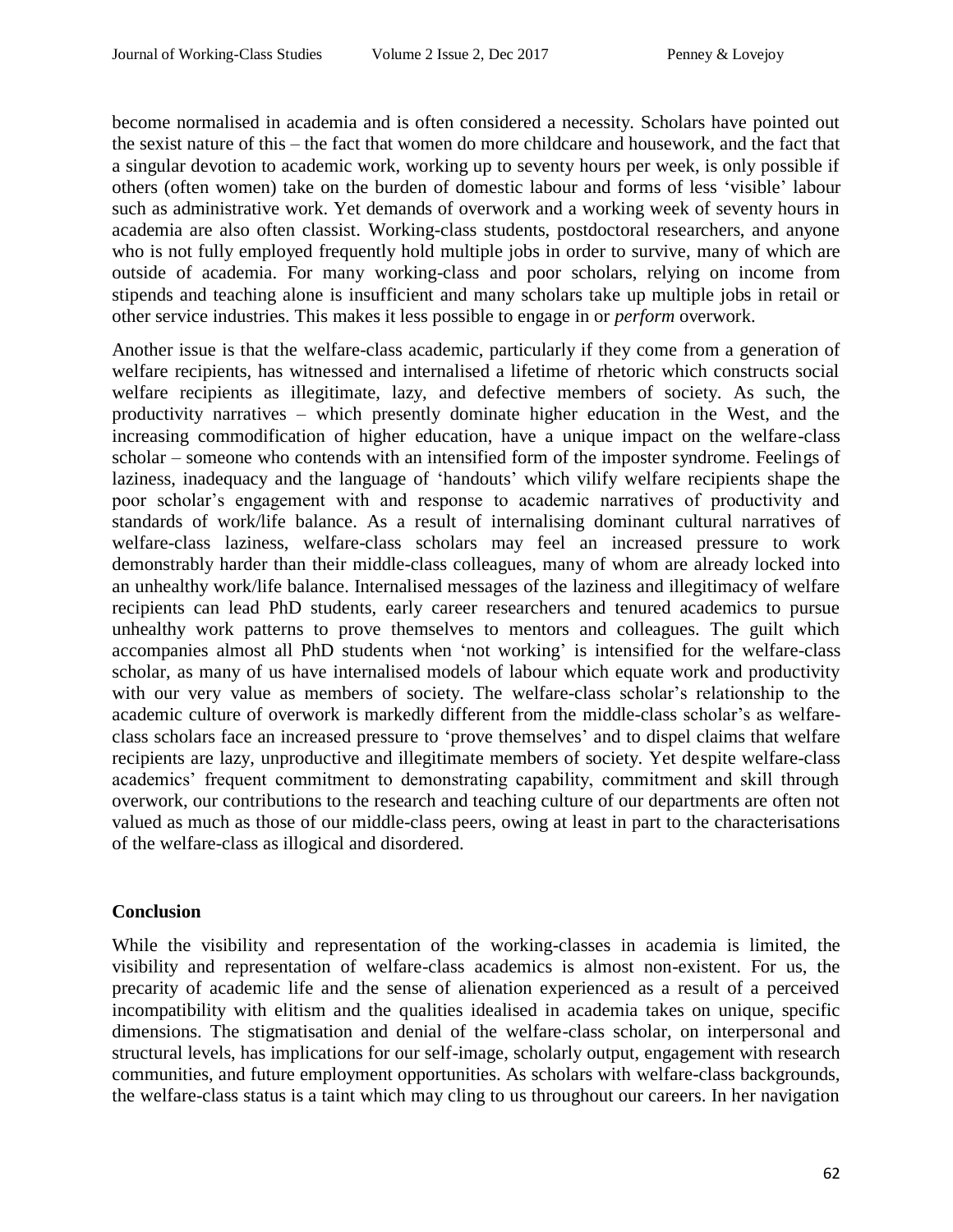of this, Lisa Waldner writes that 'some will always define me as less than middle-class, a type of sub-class, because of my welfare history. My former welfare status overshadows all my other achievements, including graduating magna cum laude, attending graduate school, and earning a Ph.D' (2003, p. 104). Waldner is one of a number of scholars within working-class studies who notes a distinction between 'the non-welfare working-class' and 'those with a welfare history' (2003, p. 104).

We hope that this article highlights some significant issues for the welfare-class academic, including the assumption that employment is a part of every poor scholar's life, and the assumption that education is a route out of poverty or that one can (or should) 'overcome' or transcend class by attaining a high level of education. We are also cautious in allowing the availability of our testimonies to stand as 'evidence' for an increasing equality of access to higher-education in Ireland which does not exist in reality. A recent article in *The Irish Times* asks 'why do almost 90 per cent of students in Donnybrook (an upper-middle-class neighborhood) go to college but just 16 per cent in Darndale (a working-class area)?' (McGuire 2016). *The Irish Times* feeder school database is free to use online and tells a disturbing story of where our university populations *don't* come from: progression can be as low as 8% in areas of North Dublin such as Finglas or Ballymun and as high as 112% in areas of South Dublin such as Blackrock. This absence of students from low-income areas is reflected in Penney's experience with university access officers:

> When recently applying for emergency aid through the university access office, I was surprised to hear that my particular 'case' was extremely rare and that the university simply doesn't encounter 'access students' who make it 'all the way' from further ed. to PhD. This absence causes issues in attaining aid because authorities are not familiar with the circumstances of students' whose family income is often made up of different *kinds* of welfare payments and certain patterns of unemployment that the system just isn't set-up for. This often leads to funding authorities incorrectly denying students the financial aid they are entitled to (Penney 2017)

Now in the final year of her PhD, Penney is still living in a single-parent, welfare reliant household and still subsidises this household where she can with small financial awards and other forms of student aid. The experience of the welfare-class scholar is still incongruent with the access policies and scholarship structures of third level institutions. Without structural supports for working-class people at primary and secondary level the economic measures used to widen access at third level don't make sense. This way of tackling inequality seems to naturalise class divides and support the myth of a meritocracy. As Waldner notes, 'Working-class, welfare, and poverty are unimportant concepts if we imagine that anyone can leave a status behind through hard work' (2003, p. 104). It is important for us to find a space to share our experiences. Most of the time, telling people about our personal lives happens in the forced contexts of a school or welfare office - in these contexts our privacy is not respected and having to prove our poverty in this environment can be humiliating and frustrating. Going forward, we hope to grow new networks of sharing and to support others in telling their stories.

# **Author Bios**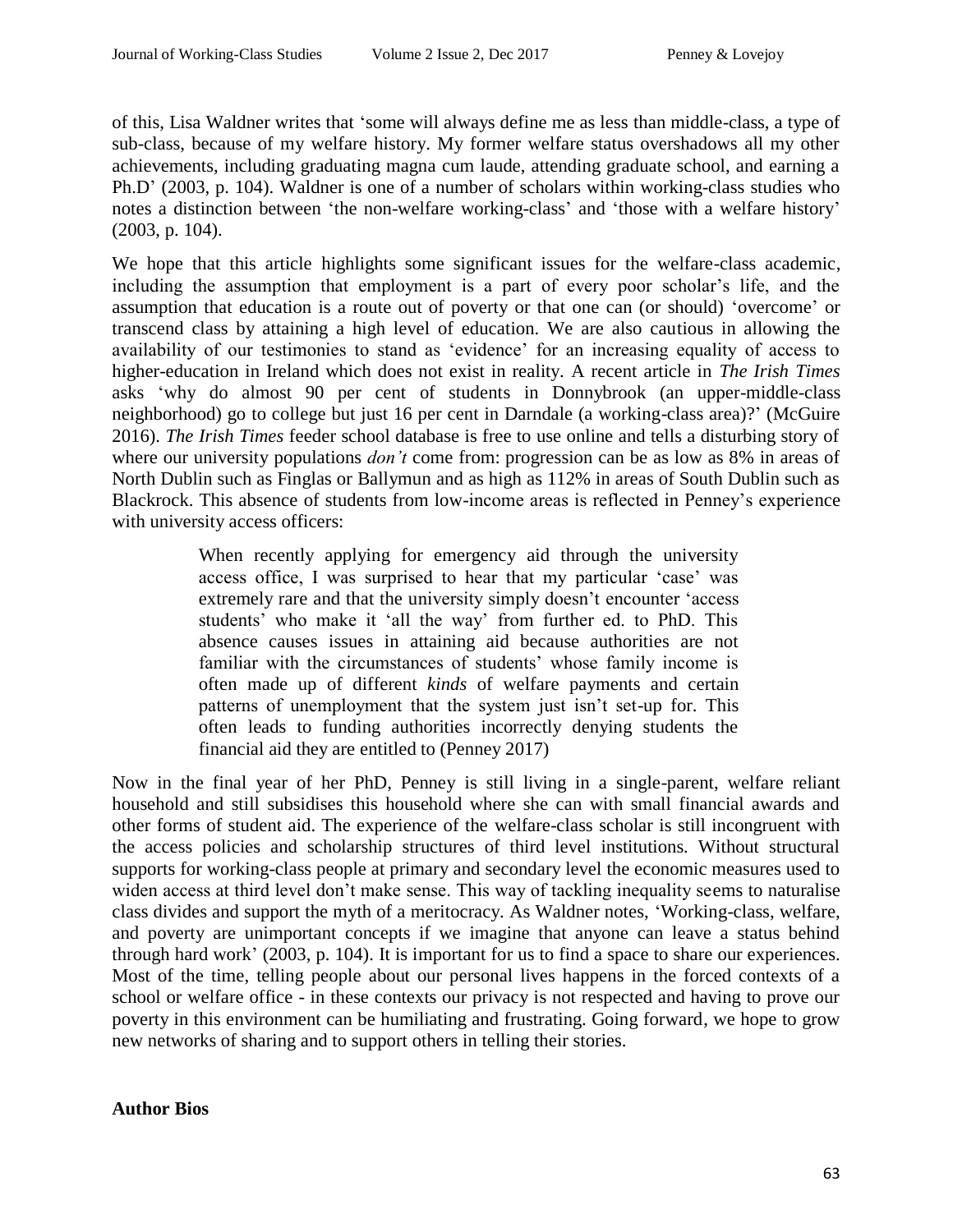**Emma Penney** is currently a PhD student at the School of English, Drama and Film, University College Dublin, where her research is funded by the Roger McHugh Memorial Doctoral Scholarship (Anglo-Irish Literature). After her Leaving Certificate, Emma completed a course in Art, Culture and History at Dunlaoghaire College of Further Education. When she graduated from this post-Leaving Certificate Course, Emma studied a BA (Hons) in English, Media and Cultural Studies at the Dun Laoghaire Institute of Art, Design and Technology. In 2014 she completed an MPhil in Irish Writing at the Oscar Wilde Centre, Trinity College Dublin.

**Laura Lovejoy** is a postdoctoral fellow in the School of English at University College Cork. Her research interests include Irish literature, modernist studies and James Joyce studies. Her work has been published in the journal Humanities. She is currently preparing her first monograph *States of Decline: Irish Modernism, Degeneration and the Body* which focuses on intersecting literary representations of gender, the body and statehood during the first two decades of Irish independence.

# **Bibliography**

Adair, V & Dahlberg, S. (2002): 'Welfare-class Identity and the Rhetoric of Erasure in Academia', *Public Voices*, vol. 5, no. 3, pp. 75-84.

Ahmed, S. (2012): *On Being Included: Racism and Diversity in Institutional Life*, Duke University Press, Durham.

Attfield, S. (2016): 'Rejecting Respectability: On Being Unapologetically Working-class', *The Journal of Working-Class Studies,* vol.. 1, no. 1, pp. 45-57.

'Feeder School Tables 2016', *The Irish Times,* December 2, accessed 28 October 2017, [http://www.irishtimes.com/polopoly\\_fs/1.2941276.1484735872!/menu/standard/file/feeder\\_scho](http://www.irishtimes.com/polopoly_fs/1.2941276.1484735872!/menu/standard/file/feeder_schools2016_new2b.pdf) [ols2016\\_new2b.pdf.](http://www.irishtimes.com/polopoly_fs/1.2941276.1484735872!/menu/standard/file/feeder_schools2016_new2b.pdf)

Goodban, N. (1985): 'The Psychological Impact of Being on Welfare', *Social Service Review,*  vol. 59, no. 3, pp. 403 – 422.

Hancock, A. (2004): *The Politics of Disgust: The Public Identity of the Welfare Queen*, New York Press, New York.

Holden, L. (2011): 'Giving a Voice to Inequality', *The Irish Times*, Mar 15, accessed 12 November, 2017, [https://www.irishtimes.com/news/education/giving-a-voice-to-inequality-](https://www.irishtimes.com/news/education/giving-a-voice-to-inequality-1.573154)[1.573154](https://www.irishtimes.com/news/education/giving-a-voice-to-inequality-1.573154)

Jones, O. (2011):*Chavs: The Demonisation of the Working-class*, Verso, London.

Leeb, C. (2004): *Working-class Women in Elite Academia: A Philosophical Inquiry*, Peter Lang, Bern.